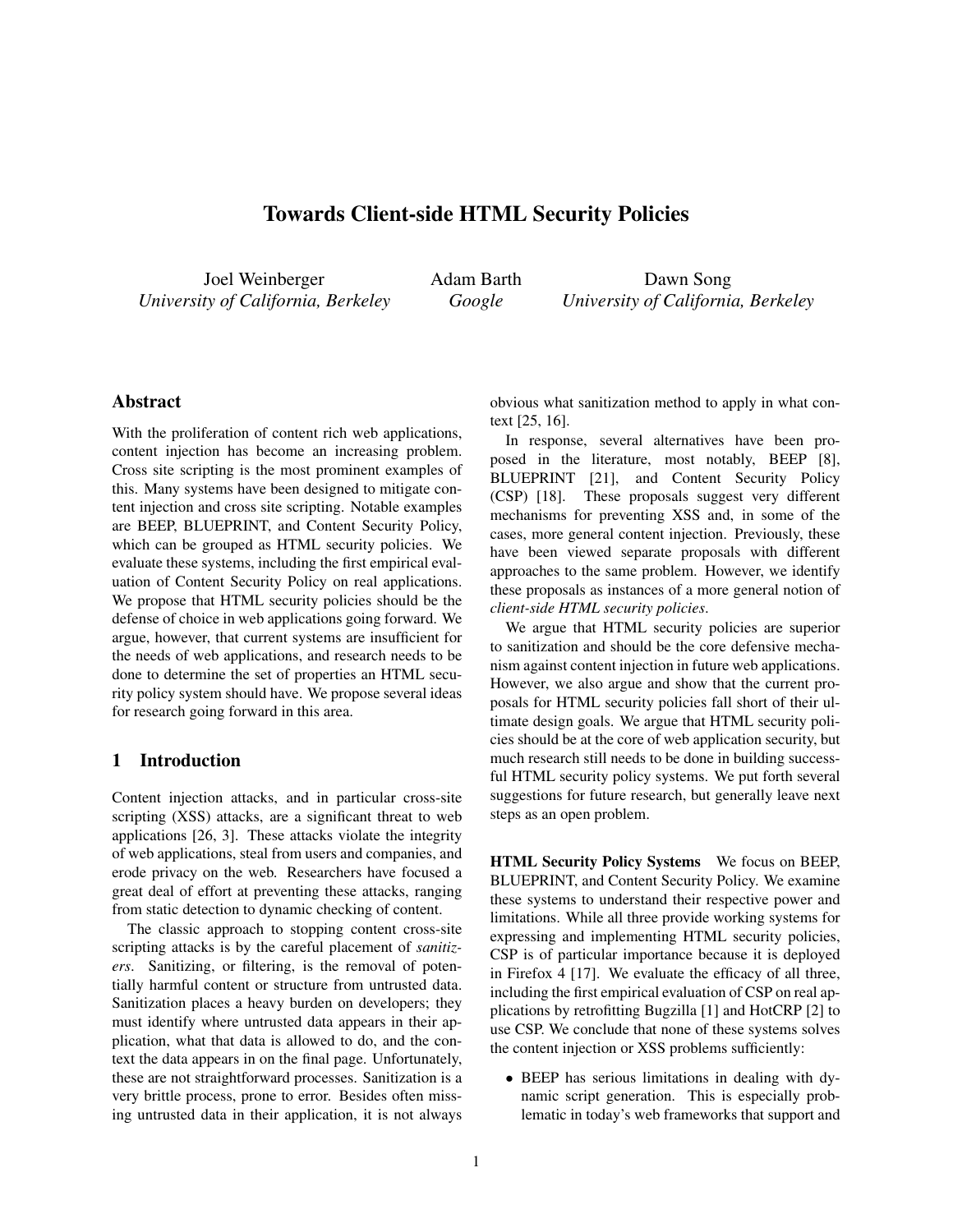encourage templating across all types of code. Additionally, it does not provide any support for non-XSS content injection.

- BLUEPRINT has significant performance problems. These are not superficial; there are inherent to its approach in avoiding use of the browser's parser.
- CSP can cause significant performance problems in large applications because of the restrictions on code it enforces. Additionally, it does not fit well into web framework the programming models.

Proposals We argue that going forward, web frameworks should use HTML security policies instead of sanitization as the basis of their protection against content injection. However, the security community needs to decide on a set of requirements that HTML security policies should hold going forward. In the end, new HTML security policy systems, and perhaps new browser primitives, need to be developed by the research community to solve the content injection problem.

#### 2 HTML Security Policies

Content injection occurs when untrusted user input changes the intended parse tree of a document [5, 13]. In the case of a web page, this happens when a user input is placed on a page, and the user input contains control structures (such as HTML tags or JavaScript code) that the developer did not intend to be present. By definition, this allows an attacker to modify the behavior of the page in unexpected ways, changing the developer's intended semantics. XSS is a specific type of content injection where the attacker modifies the document's structure to place a script on the page.

Web developers generally use sanitization to defend from content injection, but sanitization can be difficult to get right. Thus, researchers have proposed several other mechanisms for protecting web applications from content injection. Three well known proposals, BEEP, BLUEPRINT, and Content Security Policy (CSP), are instances of HTML security policy systems. HTML security policy systems provide mechanisms for an application to specify how a document is parsed and interpreted by the browser on the client, in contrast to the syntactic approach of sanitization on the server, where unwanted syntax is removed before it reaches the client.

In HTML security policy systems, a policy is provided to the browser when a web page is loaded, and as the browser renders the page, it enforces that the page matches the HTML security policy. This is particularly useful in the context of a web server providing dynamically generated content where a policy is hard to enforce statically (such as a page containing user comments, a news aggregator, etc.).

The advantages of HTML security policy systems over sanitization are several fold. The key improvement is that developers do not need to search for the precise place in code that untrusted data may appear. In sanitization, these places are hard to find, and even when found, it is not necessarily clear what sanitizer to apply (i.e. does the untrusted data appear between HTML tags, or is it part of an attribute, or another context entirely?) [25]. In comparison, one of the goals of HTML security policy systems is to specify allowed behavior, not to limit the syntax at these precise points.

Additionally, in HTML security policy systems, there is an explicit policy to enforce, in contrast to the ad-hoc application of sanitizers. This suggests that HTML security policies are easier to audit than sanitization. A developer can check a policy against their security model, rather than searching an application for sanitizers and building a policy from that.

Because of these properties, and the unreliability of and difficulty in using sanitizers, we argue that HTML security policy systems should be used going forward in web applications to help solve the content injection problem instead of sanitization. However, the current set of available HTML security policy systems have several major problems in their design.

## 2.1 Existing Policy Systems

While there are many different HTML security policy systems, we focus on three of the most cited, BEEP [8], BLUEPRINT [21] and CSP [18]. These three systems take two very different approaches to the same problem: how to stop untrusted content from injecting additional structure into a web page. They are all particularly concerned with cross-site scripting attacks.

**BEEP** BEEP focuses on XSS instead of the more general content injection problem. BEEP implements a whitelist of trusted scripts that may execute and rejects the execution of any script not on the whitelist. Thus, only trusted, developer-built scripts may execute on the client, and any injected scripts will fail to do so.

Unfortunately, BEEP's handling of dynamically generated scripts does not match the web framework model. BEEP requires that the hash of a script be statically determined or that the script is added by a trusted script. By definition, if the script is generated dynamically, its hash cannot be determined statically. One can imagine a system with scripts that add dynamically generated scripts, but this is very different from how web applications and frameworks currently handle code generation.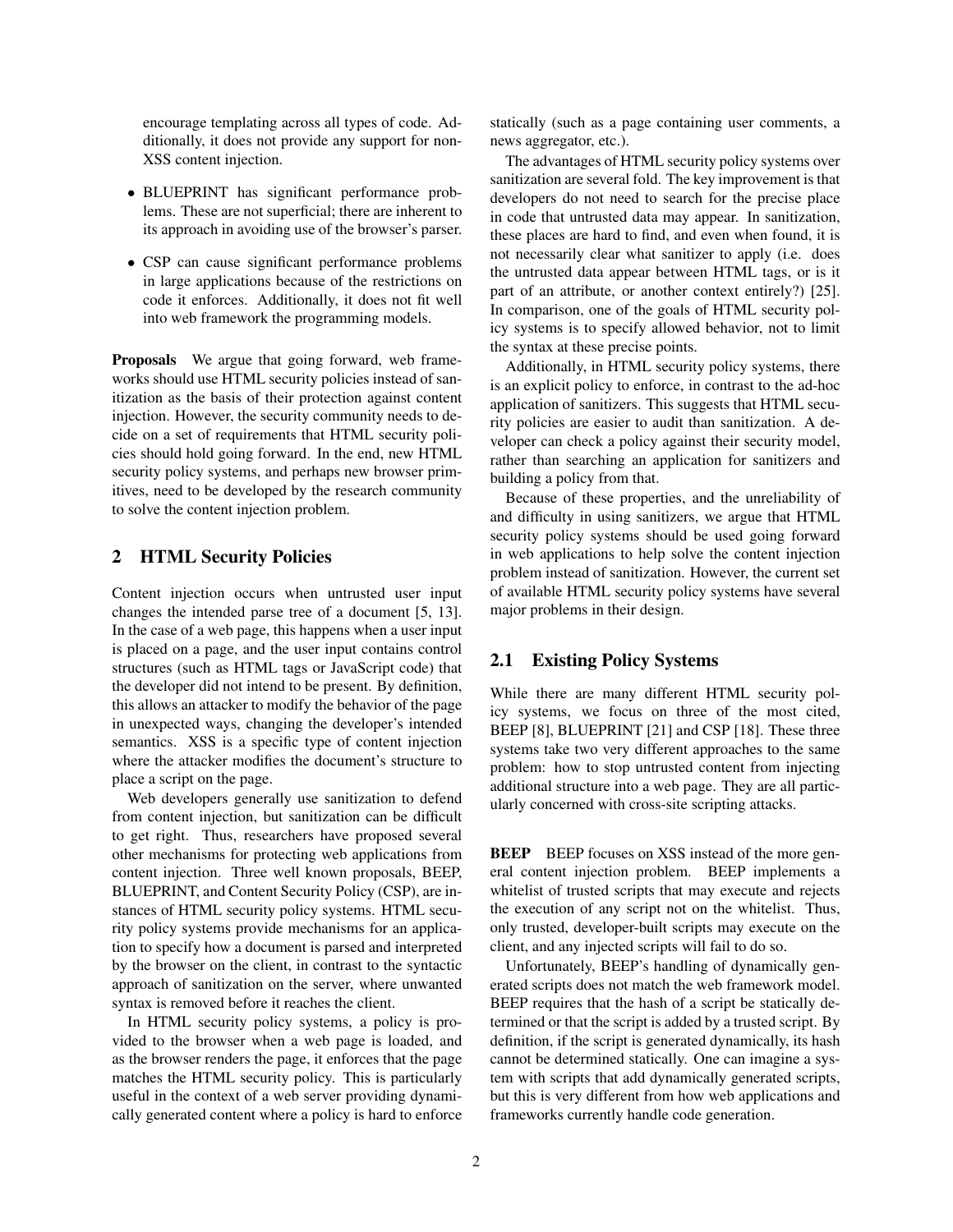Additionally, BEEP does not handle content injection other than XSS, which have recently been seen in real sites [22]. Also, attacks on BEEP have been developed similar to return-to-libc attacks [4]. While more complex than traditional XSS, the existence of such attacks is cause for concern.

BLUEPRINT BLUEPRINT presents a system for parsing document content using a trusted, crossplatform, JavaScript parser, rather than browsers' built in parsers. The authors view HTML parsers in different browsers as untrustworthy because of browser quirks and view the cross-site scripting problem as fundamentally arising from this. Their approach provides the browser with a "blueprint" of the structure of the page, and a JavaScript library builds the page from the blueprint rather than trusting the browser's HTML parser.

This "blueprint" is an HTML security policy. The server parses the document itself and generates the structural blueprint of the document. This is communicated to the browser where it is used by the BLUEPRINT JavaScript library to build the document. The blueprint is a step-by-step instruction set for the structure of the page, and if any of the content violates this structure, it violates the policy and is removed.

One of the key assumptions of the authors is that server applications "know how to deal with untrusted content." Unfortunately, the authors make this assumption without defending it. There certainly are numerous cases of server applications that do not understand how to properly deal with untrusted content; this is the basis of SQL injection attacks [23]. A tool that could help wellintentioned developers stop *potentially* untrusted content would help to alleviate this.

Additionally, BLUEPRINT unfortunately suffers from several performance problems. In the original paper, the authors report 55% performance overhead in applying BLUEPRINT to Wordpress and 35% performance overhead in applying it to MediaWiki. Because of its very nature, BLUEPRINT cannot use the efficient parsing primitives of the browser; it relies entirely on building the document from the blueprint with the JavaScript parser.

Content Security Policy (CSP) To our knowledge, CSP is the first HTML security policy system to be implemented and released by one of the major browser vendors (in Firefox 4). CSP takes a different view of the browser than BLUEPRINT. Instead of "not trusting" the browser's parsing decision, CSP implements a declarative policy that the browser then enforces on the application. CSP trusts the browser for enforcement, conceding that an application may be flawed.

CSP does this by developing a large set of properties that may be set on a *per page basis*. All trust is based on the page level by CSP properties that state trusted servers for scripts, images, and a variety of other content. This provides a strong fail-safe property. Because the entire page is covered by the policy, the policy will apply to all untrusted content wherever it appears on the page.

The types of properties that CSP provides include trusted servers for images, scripts, and other content, but it also includes one particularly important property. This is the inline-scripts property, which, by default, is disabled. When disabled, this means that the browser will not allow any scripts to execute within the page; the only scripts that may be run are ones included by the  $src$  attribute of a  $\leq$ script $>$  tag. This is fundamentally how CSP prevents XSS attacks. Because no script content is allowed to run within the page, and the developer may set a small number of trusted servers for scripts to come from, an injection attack can add a script but it either will not run because it is inline, or it will not run because it will have a src pointing to an attacker's untrusted server.

CSP rules are a declarative way of specifying the dynamic semantics of a web page. CSP specifies a set of semantic rules on a per page basis. However, content injection is a syntactic problem where the abstract syntax tree of a document is modified by an untrusted source [19, 13]. It would be possible to keep adding semantic rules to CSP, but a new rule would be needed for each semantic consequence of all possible syntactic changes. Because of this, CSP only provides rules for stopping a small set of injection attacks, namely XSS and specific types of content (such as  $\leq$ iframe> tags whose  $src$  attribute points to an untrusted server). CSP does not stop general content injection, and for it do so would require an ever growing set of rules.

CSPs declarative, page level, fail safe architecture is enticing. However, it places severe restrictions on how web application pages can be structured. We evaluate how these restrictions affect real web applications.

## 3 Evaluating the Application of CSP

To evaluate the efficacy of CSP as an HTML security policy, we apply it to two popular, real world applications. We determine the HTML security policies necessary to stop injection attacks and apply the policies to the applications. We modify the applications to work with these policies. We evaluate the performance of these applications using CSP, and measure the effort of modifying these applications.

#### 3.1 Methodology

The applications we experiment on are Bugzilla [1] and HotCRP [2]. Bugzilla is a web application for orga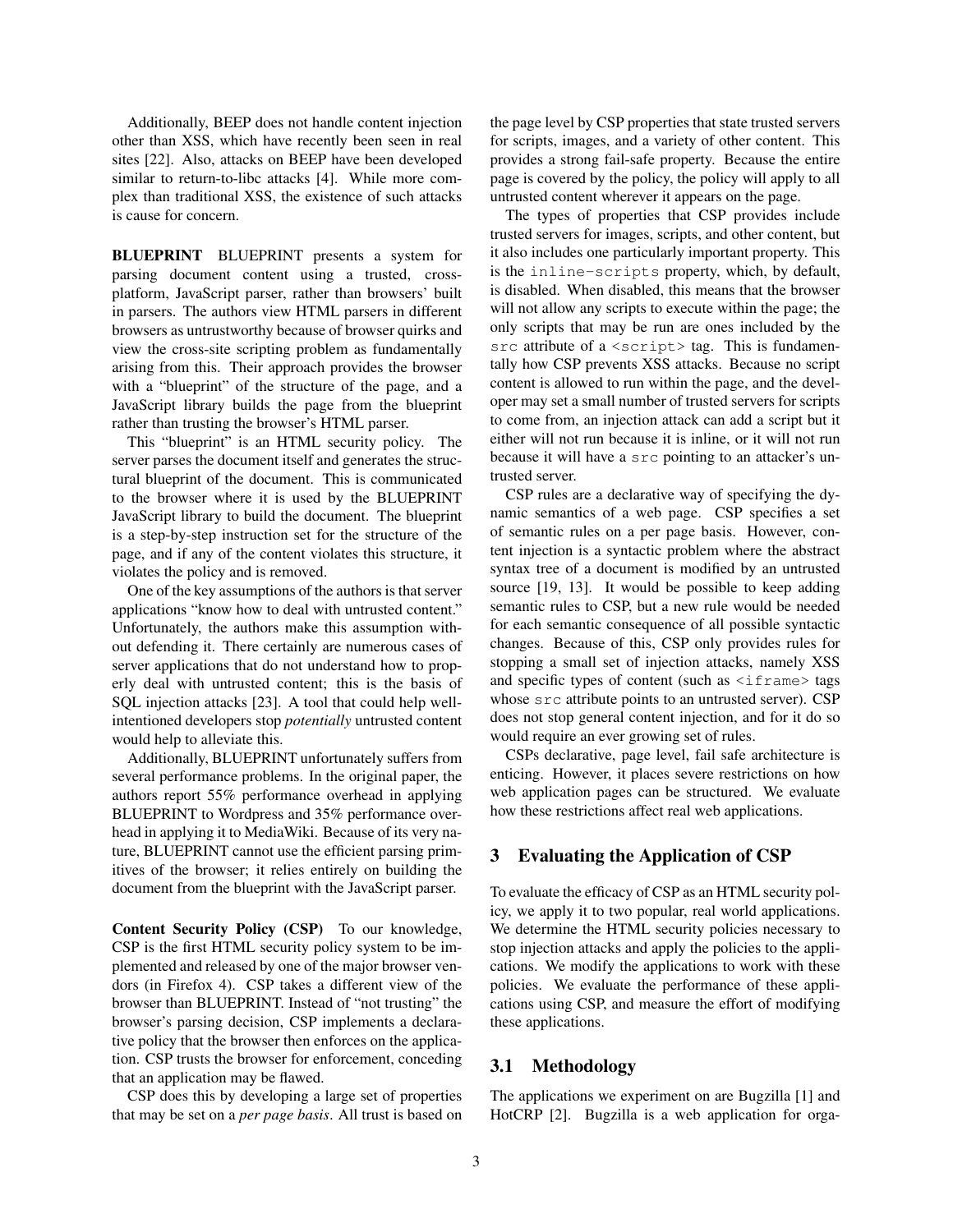nizing software projects and filing and tracking bugs, used by many large companies and open source projects, including RedHat, Mozilla, Facebook, and Yahoo! [6]. HotCRP is a conference manager used for paper submission and review by several major conferences.

We retrofit the applications to execute properly with a known CSP policy that blocks XSS. As a manual process, we run the program and explore its execution space by clicking through the application. We modify the applications to correct any violations of the CSP policy by the applications. This does not provide completeness but we feel this most accurately represents what a developer would need to do to apply CSP to her application. While static and dynamic analysis tools have the potential to help, we are unaware of such tools for the Template Toolkit [20] language that Bugzilla is written in.

## 3.2 Application Modifications

The major part of transforming Bugzilla and HotCRP is converting inline JavaScript to external JavaScript files that are sourced by the HTML page. Because CSP policies are of page level granularity, it cannot reason about individual scripts on a page. Thus, in order to prevent XSS with CSP, it must reject inline scripts and only source scripts from trusted servers. The consequence of this is that completely trusted scripts must be moved to separate files.

Data Access In the implementations of Bugzilla and HotCRP, there are a variety of inline scripts that reference data and variables generated by the templating languages. such as configuration information or the number of search results. This data is not untrusted input. Unfortunately, when the scripts are segregated into separate files from the templated HTML, the variables and data can no longer be referenced by the templating language in the script source file. This is because the templating languages for both Bugzilla and HotCRP treat the individual page as a scoping closure; variables are not shared between separately sourced pages. We address this by creating additional hidden HTML structure and storing the necessary data in an attribute. Later, we extract this via additional JavaScript on the client.

DOM Manipulation DOM manipulation becomes necessary in a number of other contexts as well. Take as an example dynamically generated JavaScript. In HotCRP there are several scripts that interact with lists of papers. For each of the papers in the lists, there are inline JavaScript handlers for each entry, such as onclick handlers. Because CSP does not allow inline scripts, including handlers, these handlers must be inserted dynam-

| Page             | No Inline JS      | Async JS          |
|------------------|-------------------|-------------------|
| index.php        | $14.78\% \pm 4.5$ | $-3.0\% \pm 4.25$ |
| editsettings.php | $6.3\% \pm 4.7$   | $5.1\% + 0.92$    |
| enter_bug.cgi    | $57.6\% \pm 2.5$  | $44.2\% + 2.1$    |
| show_bug.cgi     | $51.5\% + 2.8$    | $4.0\% + 3.0$     |

Table 1: Percent difference in performance between modified Bugzilla and original with 95% confidence intervals.

ically by JavaScript. Thus, for each paper entry in the list, we use PHP to generate a span with a predictable name, such as name="paper-name-span", and also contains a data-paper-name attribute. When the JavaScript executes, it searches for all elements with the name paper-name-span, and extracts the name of the element to add a handler to.

Additional Application Logic Another pattern we observe is the required movement of templating logic into JavaScript. Because the JavaScript is no longer inlined, the conditional branching in the templates no longer can affect it. Thus, it must replicate the same conditionals and checks dynamically. Using the same techniques as we discussed earlier, we replicate where necessary templating conditionals in JavaScript based on data passed in DOM element attributes. This adds additional performance costs to the execution, but also provides additional points of failure for the transformation.

Total Modifications Overall, the types of modifications to Bugzilla and HotCRP closely mirrored one another. This was particularly interesting given that they used two unrelated templating frameworks, Template Toolkit and PHP, respectively. In both cases, it was necessary to transfer data and variables to JavaScript through HTML structure, create significant additional DOM manipulations to build the application, and to move and duplicate application logic from the server to the client.

Our modifications were substantial, adding 1745 lines and deleting 1120 lines of code in Bugzilla and adding 1440 lines and deleting 210 lines of code in HotCRP. We also observed an increase in the number of GET requests and data transferred for Bugzilla and HotCRP.

## 3.3 Performance

The performance of the applications are affected in several different ways. During the application modification, we observe several particular modifications that relate to performance:

• Additional script source files In order to remove inline scripts from Bugzilla and HotCRP, we add a number of new script source files. When possible,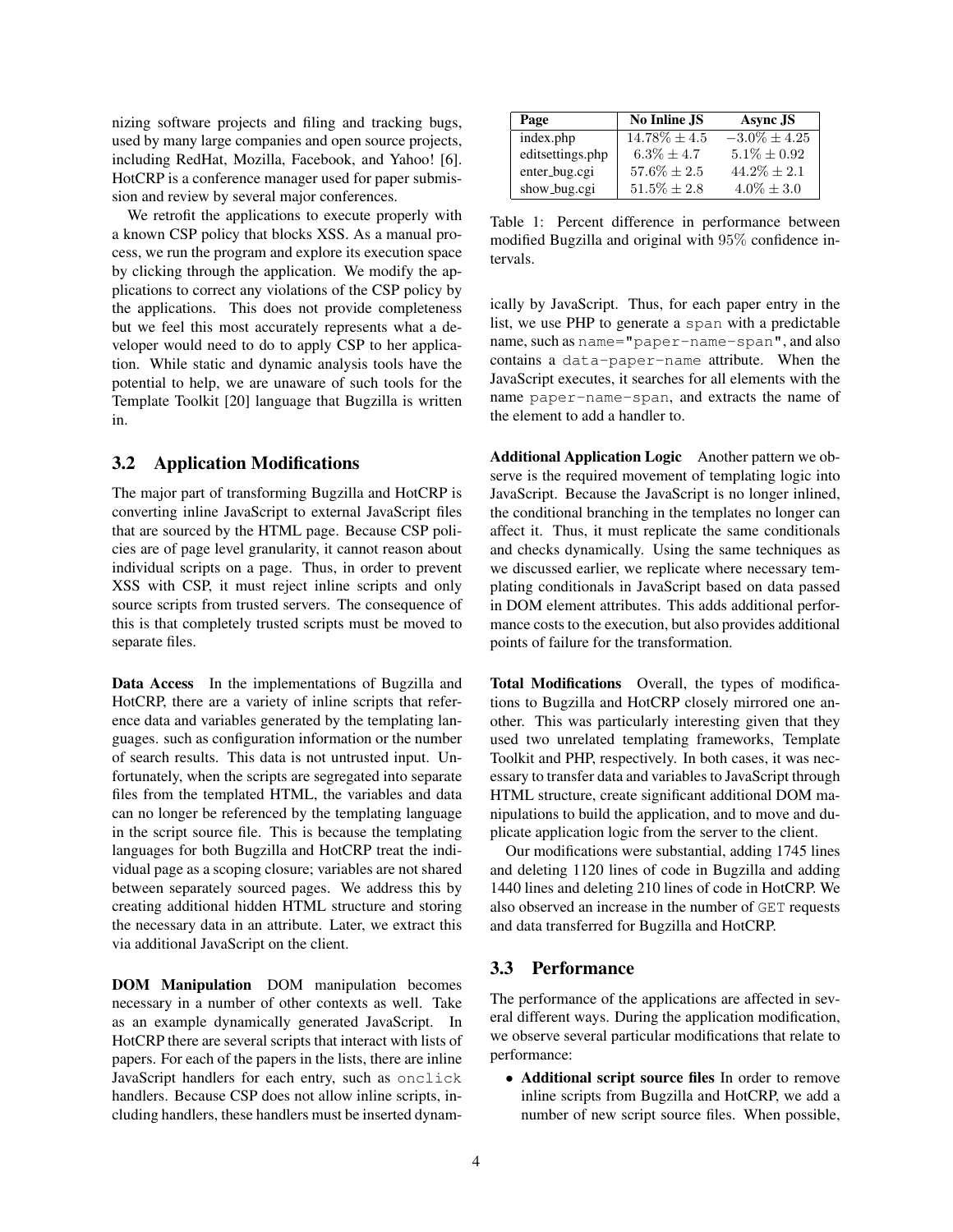| Page         | <b>No Inline JS</b> | Async JS         | <b>JS</b> Template |
|--------------|---------------------|------------------|--------------------|
| index.php    | $45.3\% \pm 6.3$    | $37.2\% \pm 5.0$ | $27.9\% \pm 3.7$   |
| search.php   | $52.9\% \pm 5.4$    | $50.4\% \pm 3.7$ | $20.2\% \pm 3.9$   |
| settings.php | $23.3\% \pm 2.7$    | $16.1\% \pm 8.2$ |                    |
| paper.php    | $61.1\% \pm 9.5$    | $58.5\% \pm 8.7$ | $19.1\% \pm 2.5$   |
| contacts.php | $67.8\% \pm 4.8$    | $35.5\% \pm 4.9$ |                    |

Table 2: Percent difference in performance between modified HotCRP and original with 95% confidence intervals and JQuery Templating performance.

we consolidate what were separate inline scripts into one source file, but this is not always possible. For example, if a script uses document.write, the script must be placed in a specific location. Additionally, many scripts are conditional on templating branching, and should only occur if specific elements exist or particular properties hold. These extra files have the potential to add latency to page load and execution.

• New DOM manipulations As discussed above, to transfer data and variables from the template to the script, we attach the data to HTML elements and use JavaScript to extract the data through the DOM. These extra DOM accesses can be costly operations in what would have otherwise been static data.

Results Our performance evaluation results can be seen in Tables 1 and 2 for a random set of pages for each application, measured in the Chrome web browser network performance tool. After our experiments finished, we observed that one of the major performance slow downs appeared to be the synchronous loading of script sources. Since our modifications required an increase in the number of external scripts, we modified the pages to use the async attribute in the <script> tags where possible. This allows those scripts to load asynchronously. This change substantially improved the performance of the applications, but in most cases, not enough to approach the original performance.

Our results show that using CSP for Bugzilla and HotCRP is both a complex task and may harm performance. We show that CSP requires changes to how both applications are structured. While CSP has several desirable properties, such as page level granularity and a fail safe architecture, this shows that, like BEEP and BLUEPRINT, it would be difficult to deploy with a secure setting on complex applications.

## 4 Related Work

There is extensive work how to discover and eliminate XSS vulnerabilities in web applications [7, 27, 9, 10, 28]. There has been work on both eliminating these vulnerabilities on the server and in the client. This work has focused on treating XSS as a bug to be eliminated from an application, keeping XSS vulnerabilities from even reaching production systems. This means that much of this work is static analysis, but some work has focused on dynamic techniques on the server [24]. Other work, specifically KUDZU [14] and FLAX [15], have focused on symbolic execution of client-side JavaScript.

Sanitization, or content filtering, is the elimination of unwanted content from untrusted inputs. Sanitization is applied explicitly by an application or a framework to the untrusted content. Sanitization is almost always done on the server; generally, the goal is to remove the unwanted content before it reaches the client. Sanitization is usually done as a filter over character elements of string looking for "control" characters, such as brackets in HTML. XSS-GUARD [5] and ScriptGard [16] argue that it is necessary to look at sanitization as a context sensitive problem.

There have also been a number of other HTML security policy systems proposed [11, 12]. We focused on three of the most discussed in the literature, but future evaluations would, of course, need to take these into account as well.

#### 5 Towards HTML Security Policies

While current HTML security policy systems are not sufficient for today's web applications because of their performance problems and requirements on how applications are built, they provide very enticing properties. Research should evaluate HTML security policies and how to build better HTML security policy systems. Towards this goal, we start the conversation with several points and questions about HTML security policy systems.

- Researchers should determine the set of properties that an HTML security policy system should have. For example, CSP's page-level granularity is simple as a policy, but puts an undue burden on developers in how they write and retrofit applications. Is this the right trade-off to make?
- From the problems of the systems we observe today, what can we learn? We identified a number of properties systems should not have, such as extensive restrictions on how code is written. Should we just accept these problems to reap the benefit of HTML security policies?
- Combining these systems may be fruitful. For example, a combination approach of BEEP and CSP that allows inlined scripts if they are on a BEEPlike whitelist but also allows external scripts may